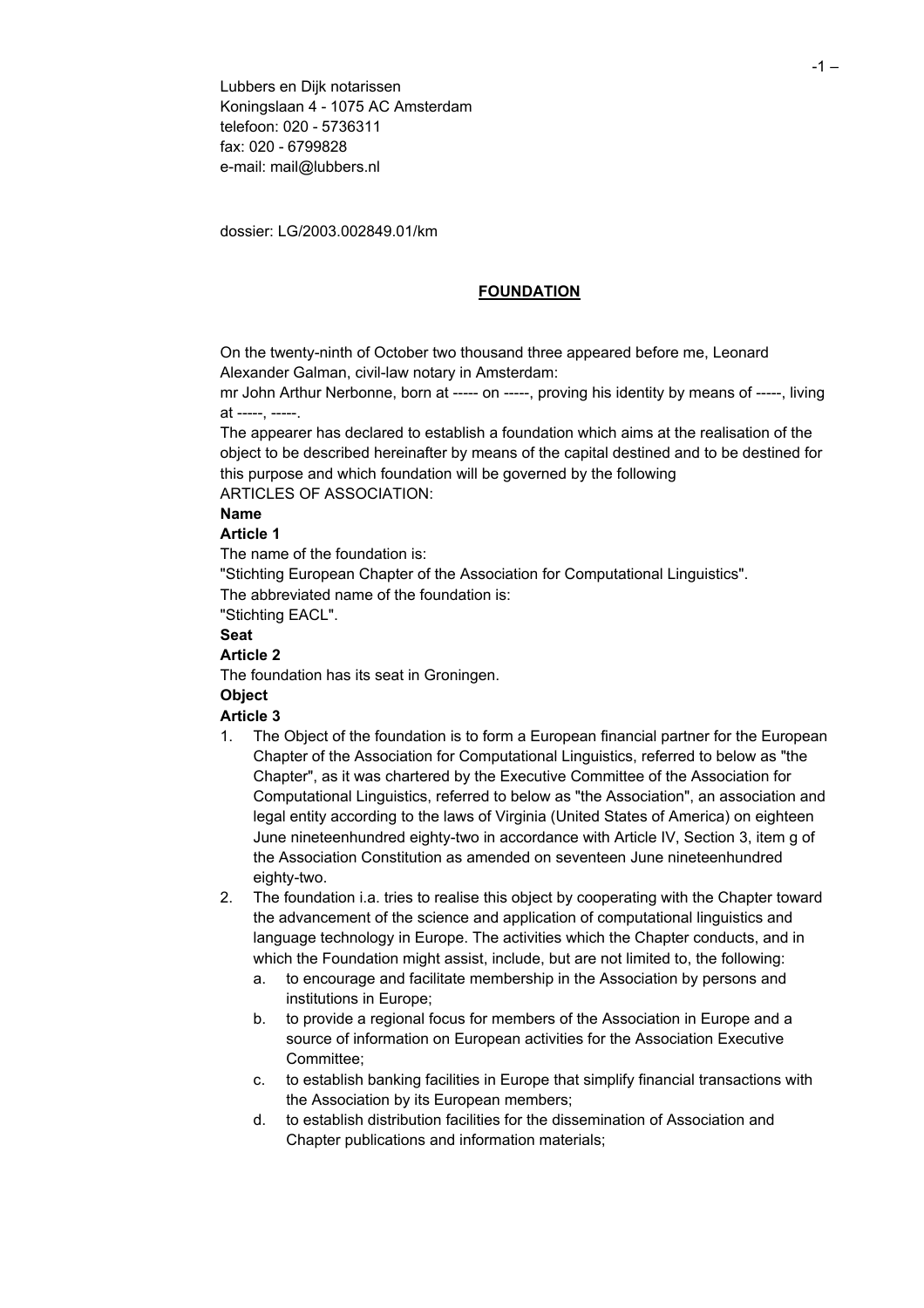- e. to promote cooperation and information exchange among related scientific and professional societies within Europe.
- 3. The object does not include: making payments to the incorporators of the foundation or to those forming part of the bodies of the foundation.

### **Article 4**

Within the rules of the constitution of the Association, the foundation will serve all members of the Association who reside in Europe and Association members in adjacent regions, especially the Near East and North Africa.

#### **Board Article 5**

- 1. The foundation will be managed by a Board consisting of at least three natural persons and not more than five natural persons, to be called Board members. The Chapter chair, the Chapter secretary and the Chapter treasurer are members of the Board. The Board will fix the number of members of the Board.
- 2. These Board members will be appointed for an indefinite period. The chair, the secretary and the treasurer are appointed in the manner mentioned in paragraph 1. The possible other Board members are appointed by the Board.
- 3. If at any time the number of Board members will be less than the minimum number fixed, the Board members still holding office (two at least) will constitute a legal Board.
- 4. If at any time no Board member or only one Board member will be holding office, two temporary Board members respectively one temporary Board member may, in case the vacancies will not be filled, be designated by the District Court in Amsterdam at the request of every party interested; the function of a temporary Board member thus designated will end as soon as at least two Board members have again been appointed in accordance with the provisions of these articles of association.

### **End of Board membership**

# **Article 6**

- 1. A Board member, even in case he has been appointed for a specific period, may at any time be dismissed or suspended by means of a unanimous resolution of all other Board members. A suspension not followed by a dismissal within three months will lapse after expiry of said period.
- 2. Resigning Board members may at any time be re-appointed.
- 3. The function of a Board appointed in any quality whatsoever will end in case of loss of such quality.
- 4. The function of a Board member will moreover end by his death, by resignation or by dismissal by the District Court, in accordance with the provisions of article 298 of Volume 2 of the Civil Code. A Board member dismissed by the District Court cannot be re-appointed Board member.

### **Tasks of the Board and Representation**

# **Article 7**

1. The Board will promote the interests of the foundation in the widest sense and will be competent, within the limits of these articles of association, to perform all acts of management and disposal deemed necessary or desirable by the Board for the realisation of the object and will be competent to resolve to enter into agreements for purpose of acquisition, alienation and encumbrance of registered property and to enter into agreements in which the foundation binds itself as surety or several co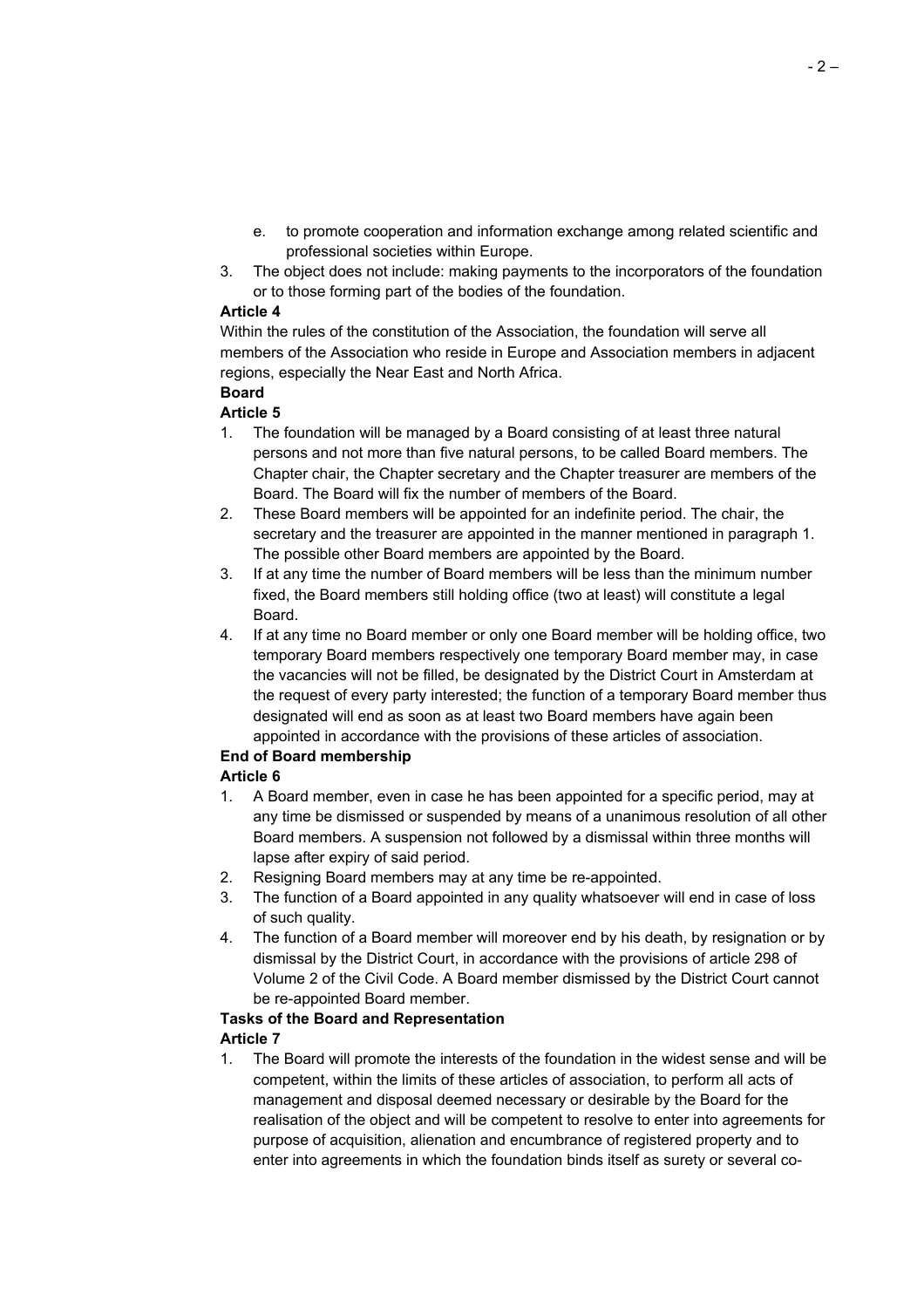debtor, answers for a third party or binds itself as security for a debt of a third party.

2. In addition to the Board, the foundation will be represented by any Board member. All this does not prejudice the power of the Board to make special representation provisions for specific cases.

### **Convening of Board meetings**

# **Article 8**

- 1. The Board meetings will be convened by the secretary or the chairman whenever they deem this necessary and within seven days after at least two Board members have submitted a written request for the holding of a meeting and with specification of the items to be considered to the chairman or the secretary.
- 2. The written convening notices will be sent to the addresses of the Board members.
- 3. The period for convening will be at least thirty days, exclusive of the day of convening and that of the meeting.
- 4. The convening notice will contain the subjects to be considered.
- 5. Written resolutions may be passed without a meeting being held provided they will be passed unanimously by all Board members.
- 6. As long as all Board members will be present or represented in a Board meeting, valid resolutions may be passed provided this will be done unanimously as regards all subjects brought up for consideration - so inclusive of a proposal to amend the articles of association or to dissolve the foundation - even if no convening notice has been sent or a convening notice has not been sent in the way prescribed or any other regulation as regards the convening and holding of meetings or any relative formality will not have been complied with. All Board resolutions will be laid down the minute book and will be signed by the secretary and the chairman.

# **Board meetings**

# **Article 9**

- 1. The Board meetings will be held at the location to be decided by the Board.
- 2. Annually, not later than six months after the end of the financial year, a Board meeting - the annual meeting - will be held. The following subjects will be considered in this meeting:
	- a. the annual report and the annual financial statements as referred to in article 12;
	- b. possible vacancies will be filled;
	- c. proposals announced in the convening notice.
- 3. The Board meetings will be presided over by the chairman. If he is absent, the meeting itself will designate a chairman.

4. The Board meetings will be held in coordination with the scientific Chapter meetings. **Passing resolutions by the Board meeting**

# **Article 10**

- 1. The opinion of the chairman expressed at the meeting as regards the result of a casting of votes will be decisive. The same applies to the substance of a resolution passed insofar as votes were cast on a proposal not laid down in writing.
- 2. However, if immediately after the opinion referred to in the first paragraph has been given, the correctness thereof will be contested, a new ballot will be held if so desired by the majority of the meeting or, in case the original ballot was not held by call or in writing, by one Board member present.
- 3. Insofar as not determined otherwise by the articles of association or the law, all resolutions of the Board meeting will be passed by an absolute majority of the valid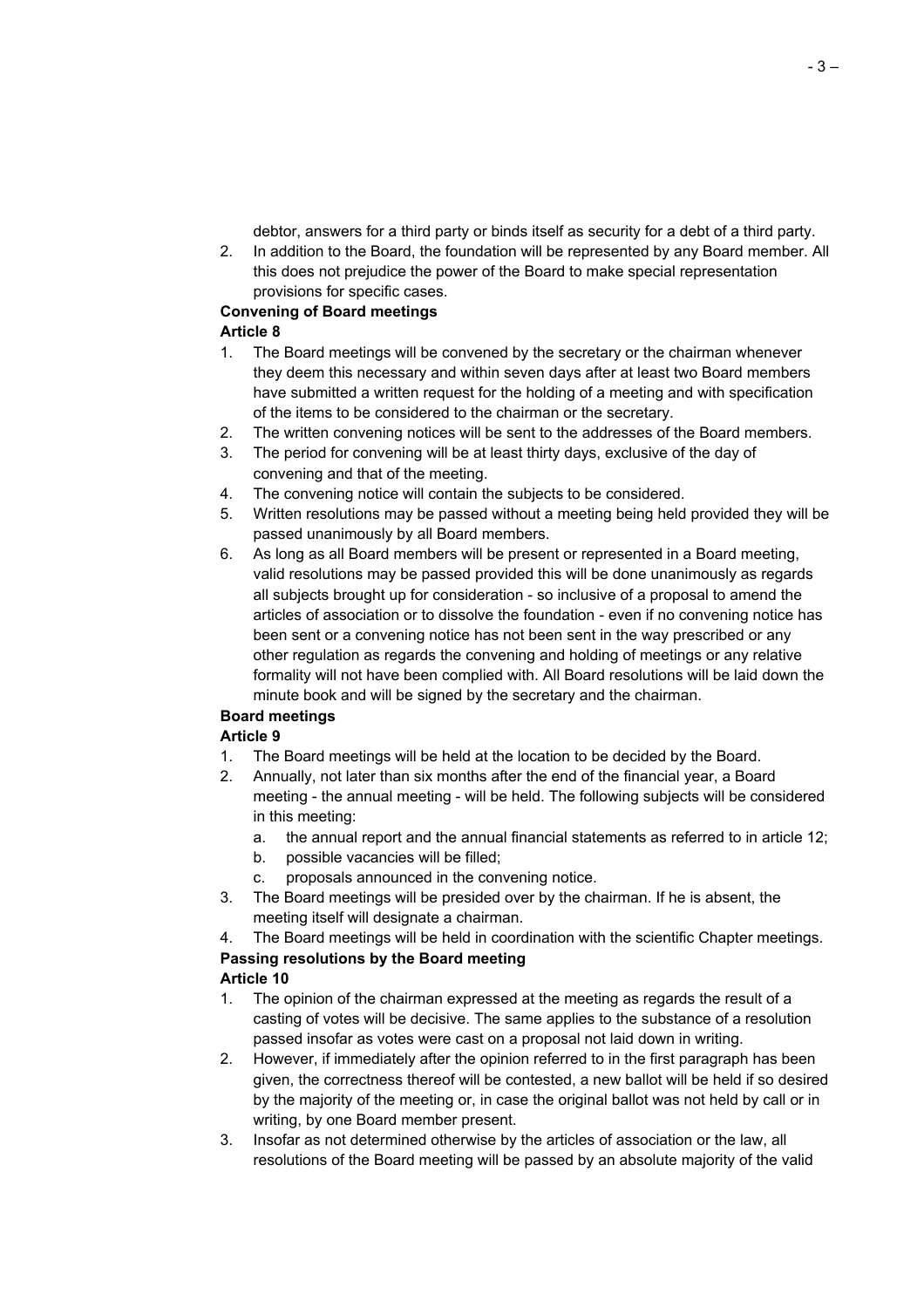votes cast.

- 4. Abstentions will be deemed votes not cast.
- 5. If, in case of an election of persons, no person has obtained the absolute majority, a second ballot among the candidates will be held. If again no person has obtained the absolute majority, re-ballots will be held. In case of an equality of votes between two persons after a re-ballot, lots will be drawn to decide which of them has been appointed.
- 6. In case of an equality of votes on a proposal not relating to the election of persons, the proposal has been rejected.
- 7. All votes will be cast by word of mouth unless the chairman wishes a written ballot desirable or one of the persons entitled to vote desires this prior to the votes being cast. Votes will be cast in writing by means of unsigned, sealed ballot papers. The passing of resolutions by acclamation is possible unless a person entitled to vote wants votes to be cast by call.

### **Advisory body**

### **Article 11**

- 1. The foundation has an advisory body.
- 2. Members of the advisory body shall advise the Board on matters concerning the foundation's field of work. The advice is appropriate even without specific request from the Board.
- 3. The members of the Chapter advisory body are members of the advisory body. **Financial control**

### **Article 12**

- 1. The financial year coincides with the calendar year.
	- The Board shall keep records of the capital position of the foundation and of everything relating to the activities of the foundation, in accordance with the requirements ensuing from these activities, in such a way and to preserve the accounting records, vouchers and other data carriers belonging thereto in such a way that its rights and obligations can be read therefrom at any time.
- 2. Before the first of July after the end of every financial year, the Board will compile a balance sheet and a specification of gains and charges, to be laid down in writing. These annual financial statements will, after confirmation, be signed by all Board members and will be accompanied by a report on the activities and the course of affairs in the financial year concerned.
- 3. The Board may designate an expert to audit the annual financial statements.
- 4. The Board shall preserve the said accounting records, vouchers and other data carriers mentioned in paragraphs 1 and 2 of this article during a period of seven years. The data contained in a data carrier, except the balance sheet and the specification of gains and charges laid down in writing, may be transferred to and preserved at an other data carrier provided the transfer takes place with correct and full representation of the data and these data will be available during the entire period they should be preserved and can be reproduced within a reasonable period.

# **Regulations**

### **Article 13**

- 1. The Board is empowered to adopt regulations in which those matters are settled which have not been provided for in these articles.
- 2. The regulations may not be in breach of the law or these articles.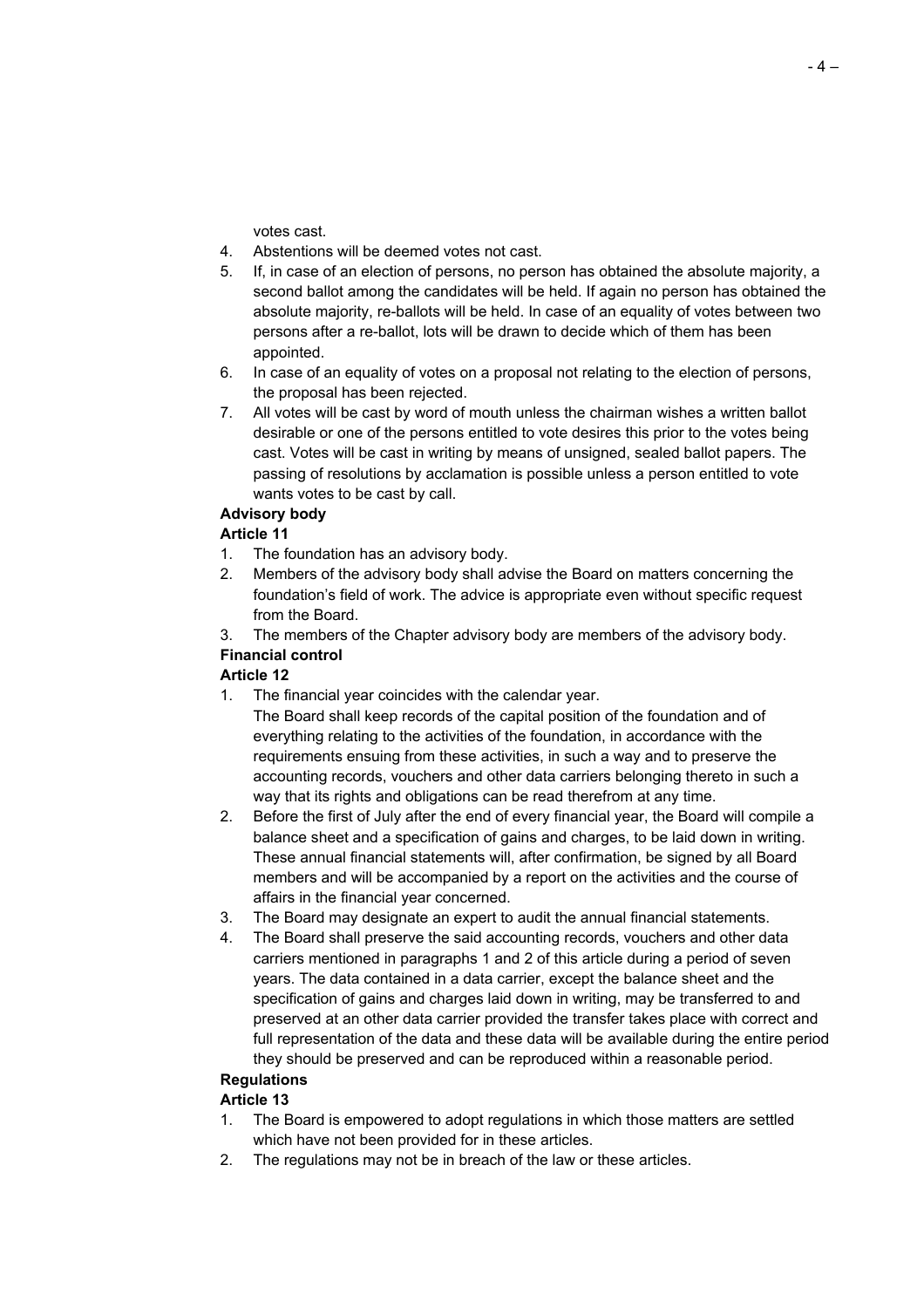- 3. The Board is at all times empowered to amend or cancel the regulations. **Amendment of the articles of association Article 14**
- 1. The articles of association of the foundation can only be amended by a resolution of a Board meeting which meeting has been convened with the communication that a proposal for an amendment of the articles of association will be made in the meeting.
- 2. The persons having sent the convening notice for a meeting to consider a proposal for an amendment of the articles of association shall send a copy of this proposal, containing the verbatim text of the proposed amendment, to all Board members at least thirty days prior to the meeting.
- 3. A resolution to amend the articles of association will require at least two/thirds of the valid votes cast in a meeting in which at least two/thirds of the Board members shall be present or represented. If two/thirds of the Board members will not be present or represented, a second meeting may be convened and held within four weeks thereafter in which second meeting a resolution can be passed on the proposal brought up for consideration in the first meeting, irrespective of the number of Board members present or represented, provided this will be done by a majority of at least two/thirds of the valid votes cast.
- 4. An amendment of the articles of association shall be brought about by notarial deed on penalty of nullity. Every Board member will be competent to pass the deed.

# **Dissolution**

### **Article 15**

- 1. If the Board holds the view that the object of the foundation cannot or can no longer be realised adequately, the Board may establish the dissolution of the foundation; such a resolution of dissolution will be passed in accordance with the provisions of the preceding article.
- 2. In case of dissolution, the foundation will be liquidated by the Board members then holding office; as regards said liquidation, the articles of association will continue to be applicable also as regards the filling of vacancies.
- 3. The balance of capital of the dissolved foundation, left after payment of all debts, will be given a destination in the manner to be determined by the Board in behalf of an object being as much as possible in accordance with the spirit of the object of the foundation.

# **Final privisions**

### **Article 16**

- 1. In all cases within the limits of these articles of association but not provided for therein, will be determined by means of a Board resolution.
- 2. In these articles of association, in writing means: any message transmitted through usual means of communication, evidenced in writing.
- 3. The first financial year will end ultimo two thousand and four.

### **Final statement**

For the first time the number of Board members is fixed at three and the following persons are appointed Board members:

- 1. mr Mike Rosner, born at ----- on -----, living at -----, treasurer;
- 2. mr John Carroll, born at ----- on -----, living at ------, secretary;